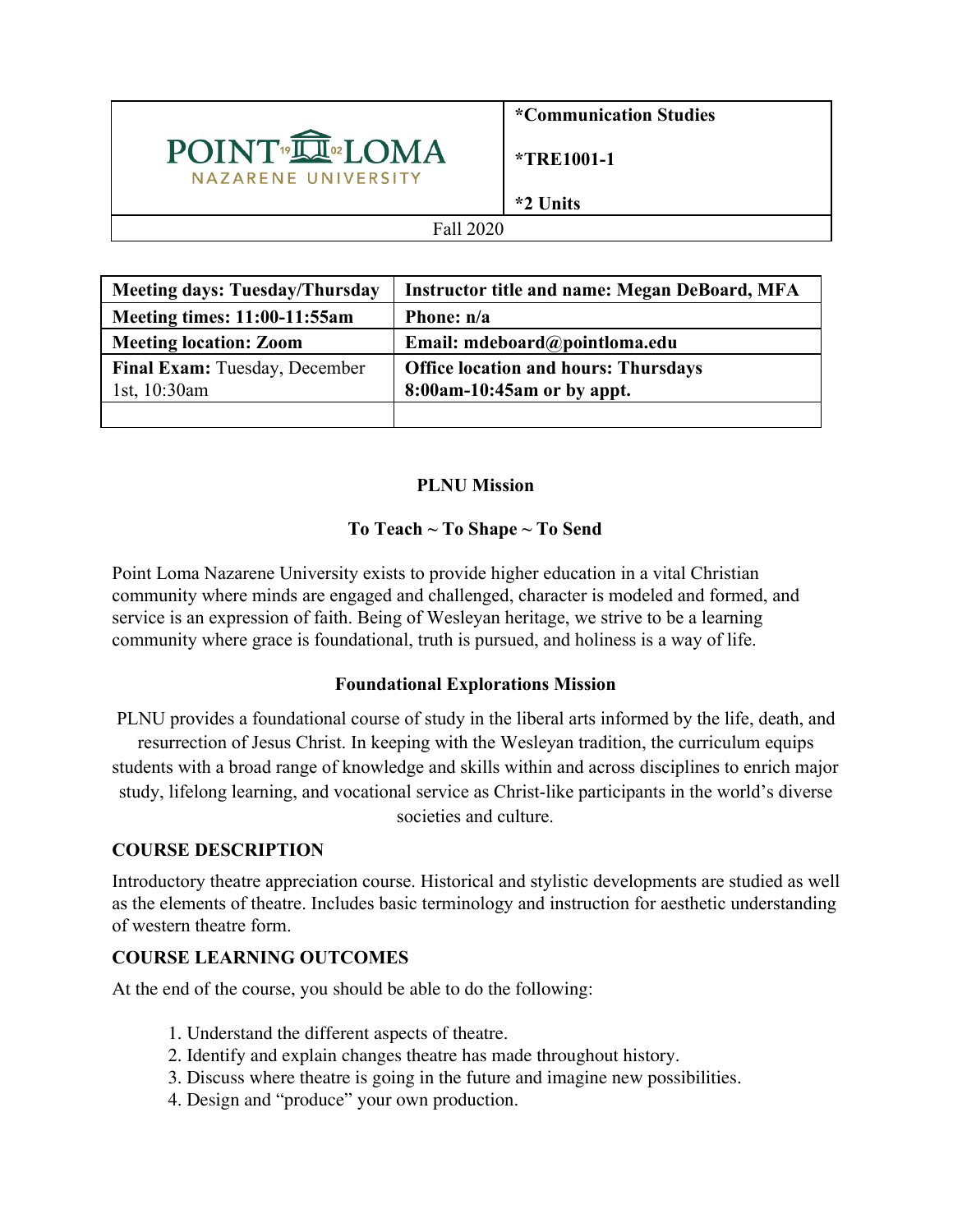# **FOUNDATIONAL EXPLORATIONS LEARNING OUTCOMES**

Ideally by the end of this, you'll not only understand many of the ways that theatre can further storytelling, but you'll also thrive at dinner parties by sharing your knowledge of the arts. When someone says that Hamilton is cool, you'll be able to say why.

### **REQUIRED TEXTS AND RECOMMENDED STUDY RESOURCES**

Cassady, Marsh. *An Introduction to the Art of Theatre.* Colorado: Meriwether Publishing.

### **COURSE CREDIT HOUR INFORMATION**

In the interest of providing sufficient time to accomplish the stated Course Learning Outcomes, this class meets the PLNU credit hour policy for a 2 unit class delivered over 15 weeks. It is anticipated that students will spend a minimum of 37.5 participation hours per credit hour on their coursework. For this course, students will spend an estimated 75 total hours meeting the course learning outcomes. The time estimations are provided in the Canvas modules.

### **ASSESSMENT AND GRADING**

Grades will be based on the following:

| A 93-100 | $B+87-89$     | $C+77-79$          | $D+67-69$     | F Less than 59 |
|----------|---------------|--------------------|---------------|----------------|
| A-90-92  | B 83-86       | $\mathbb{C}$ 73-76 | $D$ 63-66     |                |
|          | $B - 80 - 82$ | $IC-70-72$         | $D - 60 - 62$ |                |

**Sample Standard Grade Scale Based on Percentages**

### **STATE AUTHORIZATION**

State authorization is a formal determination by a state that Point Loma Nazarene University is approved to conduct activities regulated by that state. In certain states outside California, Point Loma Nazarene University is not authorized to enroll online (distance education) students. If a student moves to another state after admission to the program and/or enrollment in an online course, continuation within the program and/or course will depend on whether Point Loma Nazarene University is authorized to offer distance education courses in that state. It is the student's responsibility to notify the institution of any change in his or her physical location. Refer to the map on [State Authorization](https://www.pointloma.edu/offices/office-institutional-effectiveness-research/disclosures) to view which states allow online (distance education) outside of California.

# **INCOMPLETES AND LATE ASSIGNMENTS**

All assignments are to be submitted/turned in by the beginning of the class session when they are due—including assignments posted in Canvas. Incompletes will only be assigned in extremely unusual circumstances.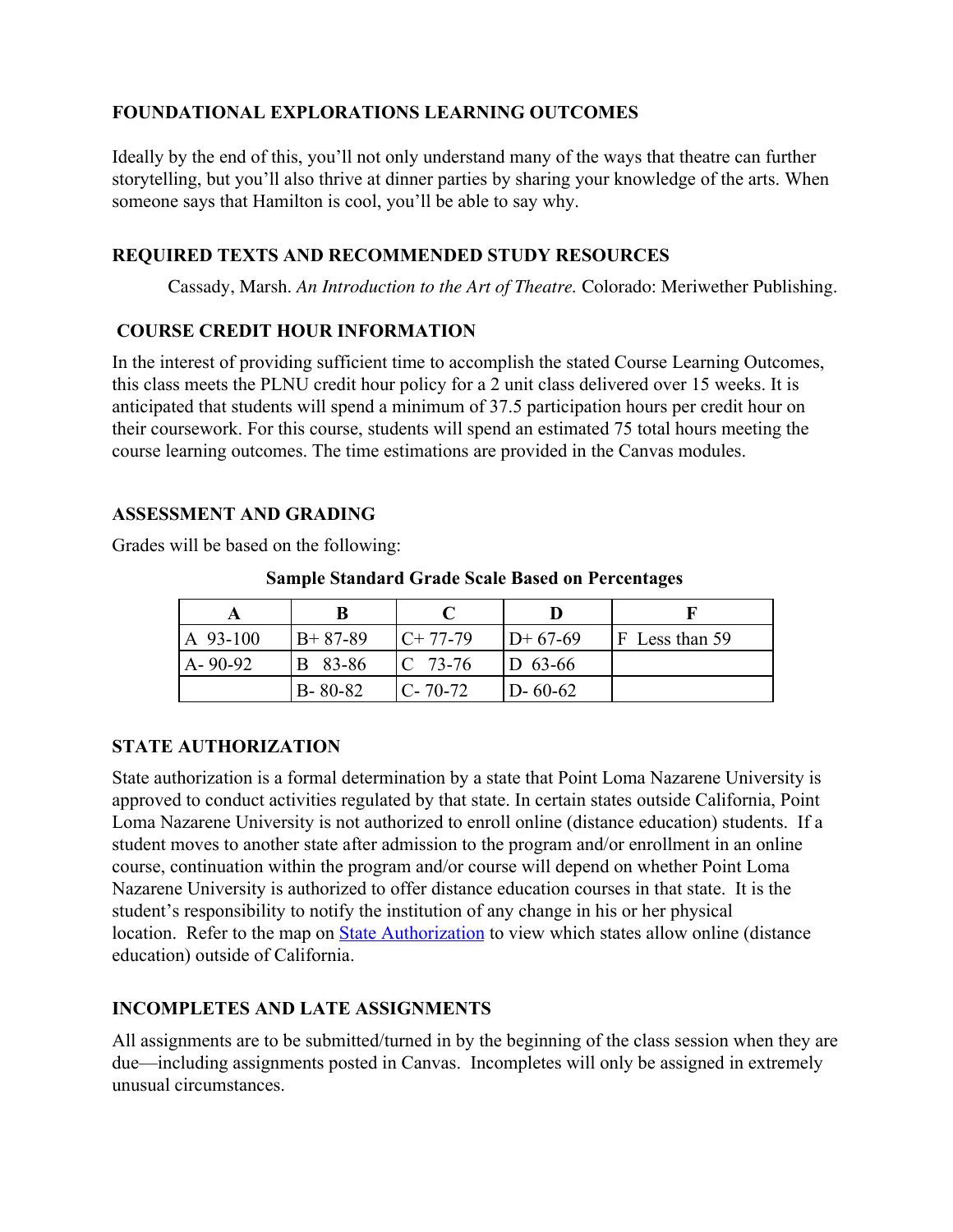# **PLNU COPYRIGHT POLICY**

Point Loma Nazarene University, as a non-profit educational institution, is entitled by law to use materials protected by the US Copyright Act for classroom education. Any use of those materials outside the class may violate the law.

### **PLNU ACADEMIC HONESTY POLICY**

Students should demonstrate academic honesty by doing original work and by giving appropriate credit to the ideas of others. Academic dishonesty is the act of presenting information, ideas, and/or concepts as one's own when in reality they are the results of another person's creativity and effort. A faculty member who believes a situation involving academic dishonesty has been detected may assign a failing grade for that assignment or examination, or, depending on the seriousness of the offense, for the course. Faculty should follow and students may appeal using the procedure in the university Catalog. See [Academic Policies](https://catalog.pointloma.edu/content.php?catoid=41&navoid=2435#Academic_Honesty) for definitions of kinds of academic dishonesty and for further policy information.

### **PLNU ACADEMIC ACCOMMODATIONS POLICY**

While all students are expected to meet the minimum standards for completion of this course as established by the instructor, students with disabilities may require academic adjustments, modifications or auxiliary aids/services. At Point Loma Nazarene University (PLNU), these students are requested to register with the Disability Resource Center (DRC), located in the Bond Academic Center ([DRC@pointloma.edu](mailto:DRC@pointloma.edu) or 619-849-2486). The DRC's policies and procedures for assisting such students in the development of an appropriate academic adjustment plan (AP) allows PLNU to comply with Section 504 of the Rehabilitation Act and the Americans with Disabilities Act. Section 504 prohibits discrimination against students with special needs and guarantees all qualified students equal access to and benefits of PLNU programs and activities. After the student files the required documentation, the DRC, in conjunction with the student, will develop an AP to meet that student's specific learning needs. The DRC will thereafter email the student's AP to all faculty who teach courses in which the student is enrolled each semester. The AP must be implemented in all such courses.

If students do not wish to avail themselves of some or all of the elements of their AP in a particular course, it is the responsibility of those students to notify their professor in that course. PLNU highly recommends that DRC students speak with their professors during the first two weeks of each semester about the applicability of their AP in that particular course and/or if they do not desire to take advantage of some or all of the elements of their AP in that course.

# **PLNU ATTENDANCE AND PARTICIPATION POLICY**

Regular and punctual attendance at all **synchronous** class sessions is considered essential to optimum academic achievement. If the student is absent for more than 10 percent of class sessions (virtual or face-to-face), the faculty member will issue a written warning of de-enrollment. If the absences exceed 20 percent, the student may be de-enrolled without notice until the university drop date or, after that date, receive the appropriate grade for their work and participation. In some courses, a portion of the credit hour content will be delivered **asynchronously** and attendance will be determined by submitting the assignments by the posted